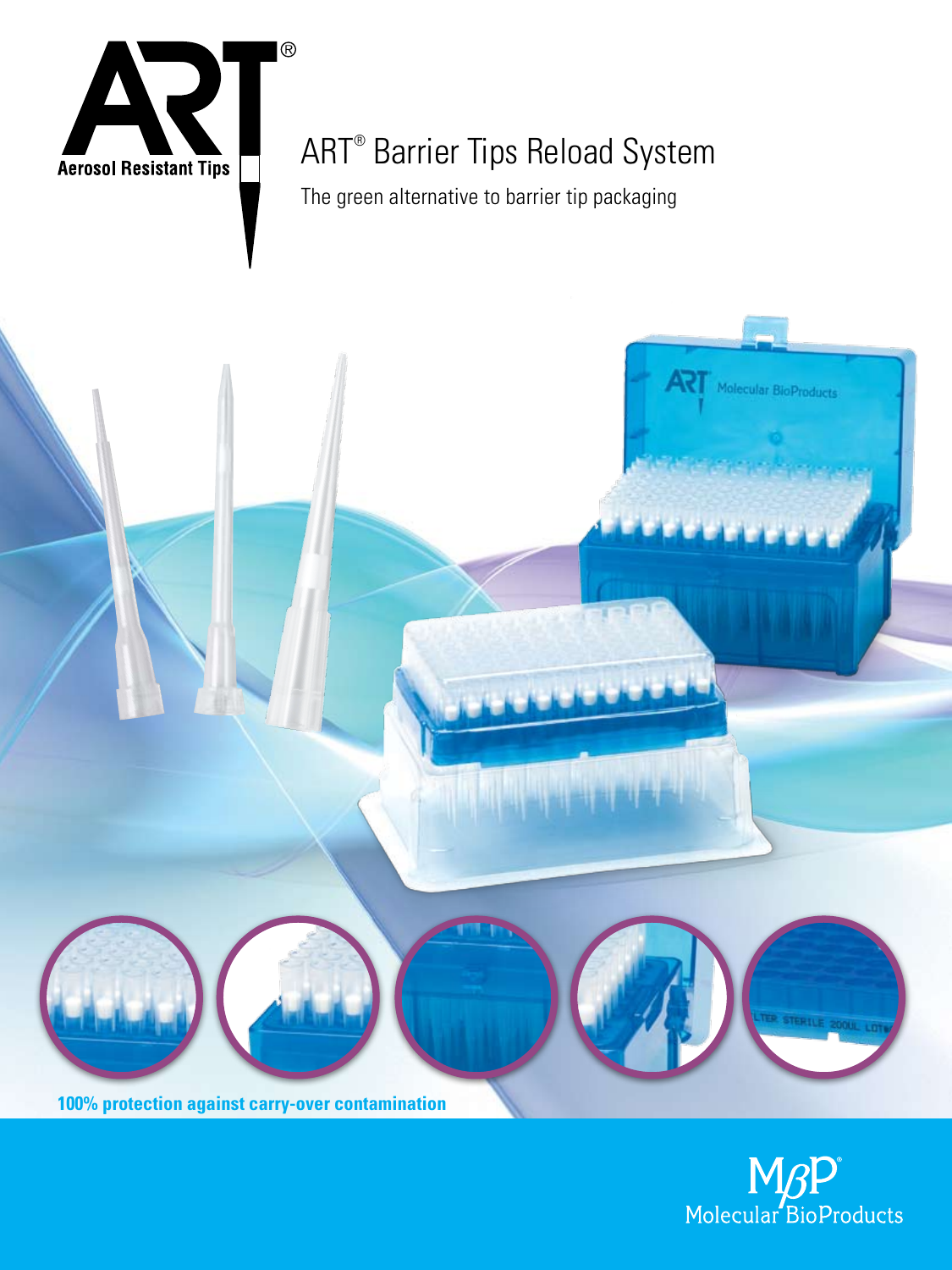## ART Reload System Features and Benefits

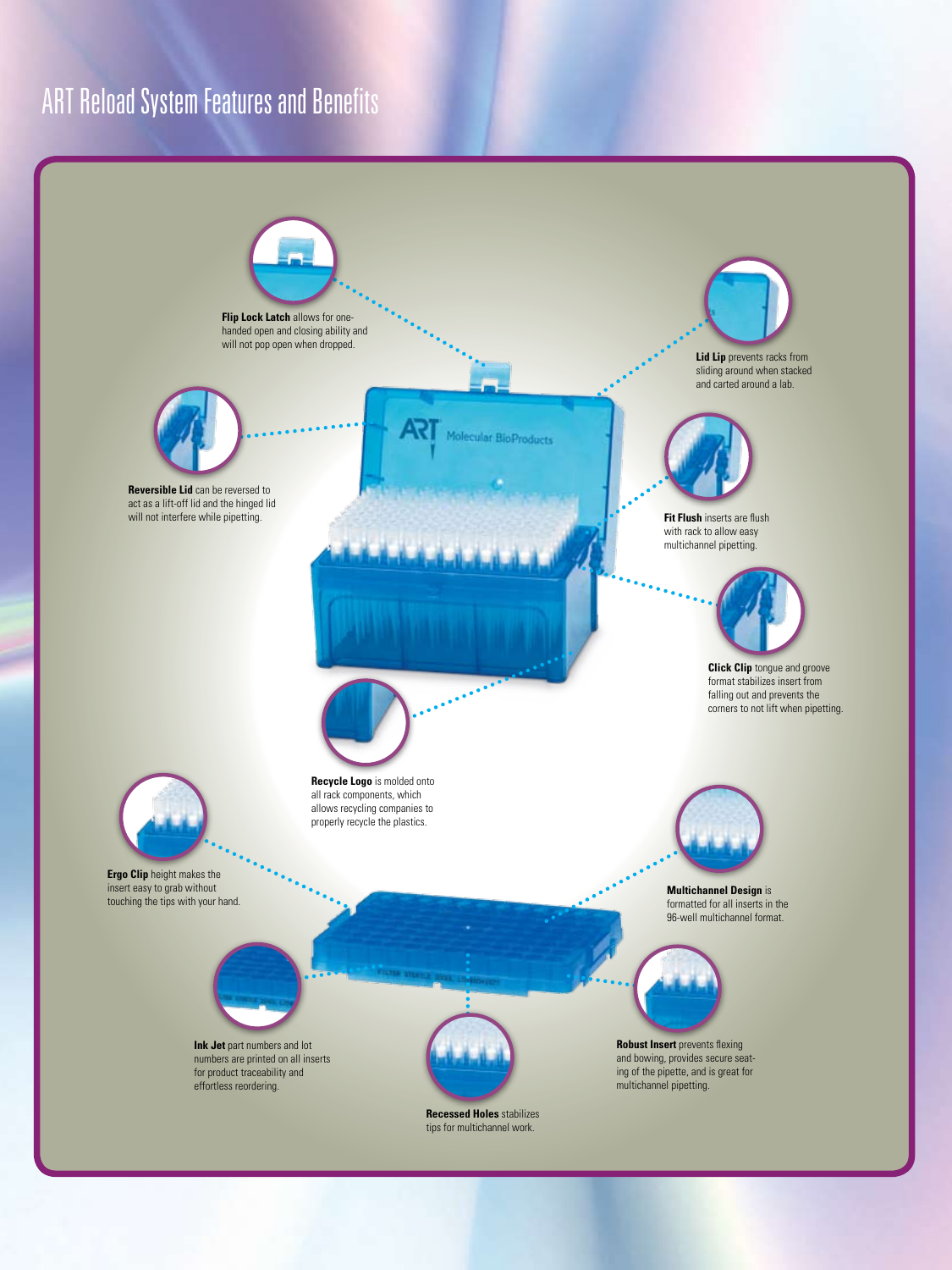### Compact Design and Easy Operation

Now available in environmentally friendly packaging, the ART Barrier Tips use our patented, self-sealing barrier that traps contaminating aerosols and liquids. Ordinary filters are made from porous materials and rely on pore size to block possible contaminants.

This sterile, barrier tip reload system combines individually packaged blister tubs made of recycled plastic and new hinged racks. The push down blister tub easily inserts the ART barrier tips into the hinged racks providing stackable space-saving racks that offer easy, onehanded use. Empty hinged rack part numbers allow for easy conversion to the ART Reload System.

Leading scientists choose ART barrier tips as the primary defense against cross-contamination in the laboratory, safeguarding their most sensitive work. The ART self-sealing barrier pipette tip seals when exposed to potential aerosol and liquid contaminants, trapping them inside the barrier, providing the ultimate in contamination protection. Manufactured according to the industry's highest quality standards, ART tips are certified as RNase, DNase and Pyrogen free, and are ideal for the pipetting of radioactive samples, nucleic amplification procedures, or any applications where critical sample handling is required.



1.1.1.1.1.1.1.



- **1.** Hold the top of the blister tub and peal the paper on the bottom of the tub.
- **2.** Align the blister tub with the hinged rack.
- **3.** Push down directly, locking the blister tub into the hinged rack.

### The Difference Between ART Barrier and Ordinary Filter Tips.

The diagram shows the difference between ART self-sealing barrier tips and ordinary filter tips. The ART barrier prevents cross-contamination while contaminants pass freely through ordinary filters.

**Pipette Tip with ART Barrier**

**Pipette Tip with Ordinary Filter**



**ART tips are certified as RNase, DNase, and Pyrogen free.**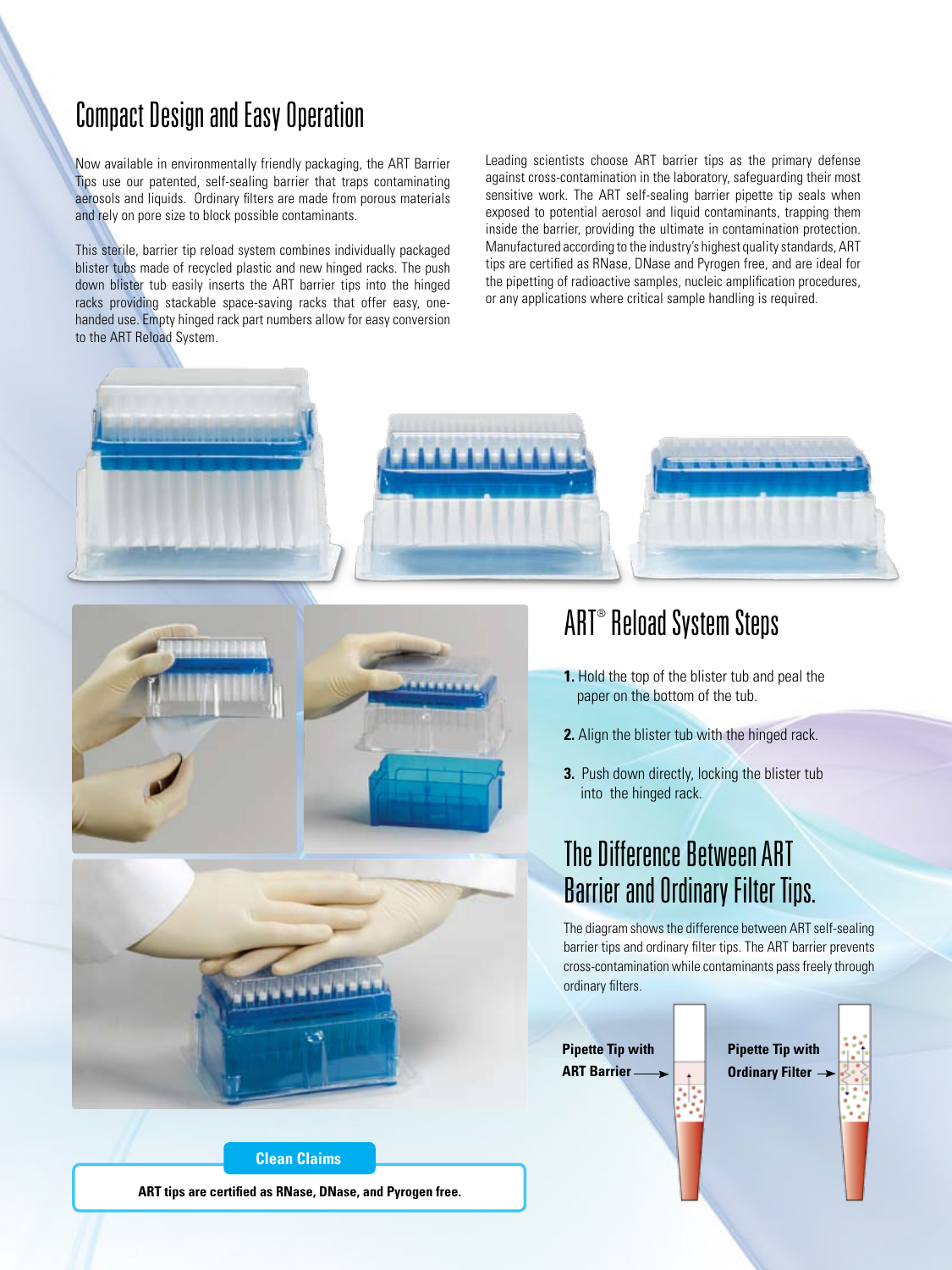# Environmentally friendly Space saving design New hinged covers Efficient reloading

# ART Reload System Barrier Tips

| <b>Tip Volume</b>   | Cat. No.                                           | <b>Packaging</b>                                                                                | <b>Unit Packaging</b>       |
|---------------------|----------------------------------------------------|-------------------------------------------------------------------------------------------------|-----------------------------|
| ART 10, 10 µl       | 2139-RI<br>2139-05-RI<br>2139-HR<br>2139-05-HR     | Reload Insert<br>Reload Insert Low Retention<br><b>Hinged Rack</b><br>Hinged Rack Low Retention | 96 tips/tray, 10 trays/pack |
| ART 10 REACH, 10 µl | 2140-RI<br>2140-05-RI<br>2140-HR<br>2140-05-HR     | Reload Insert<br>Reload Insert Low Retention<br>Hinged Rack<br>Hinged Rack Low Retention        | 96 tips/tray, 10 trays/pack |
| ART 20E, 10 µl      | 2149E-RI<br>2149E-05-RI<br>2149E-HR<br>2149E-05-HR | Reload Insert<br>Reload Insert Low Retention<br>Hinged Rack<br>Hinged Rack Low Retention        | 96 tips/tray, 10 trays/pack |
| ART 20P, 20 µl      | 2149P-RI<br>2149P-05-RI<br>2149P-HR<br>2149P-05-HR | Reload Insert<br>Reload Insert Low Retention<br>Hinged Rack<br>Hinged Rack Low Retention        | 96 tips/tray, 10 trays/pack |
| ART 100, 100 ul     | 2065-RI<br>2065-HR                                 | Reload Insert<br><b>Hinged Rack</b>                                                             | 96 tips/tray, 10 trays/pack |
| ART 100E, 100 ul    | 2065E-RI<br>2065E-05-RI<br>2065E-HR<br>2065E-05-HR | Reload Insert<br>Reload Insert Low Retention<br><b>Hinged Rack</b><br>Hinged Rack Low Retention | 96 tips/tray, 10 trays/pack |
| ART 200, 200 ul     | 2069-RI<br>2069-05-RI<br>2069-HR<br>2069-05-HR     | Reload Insert<br>Reload Insert Low Retention<br><b>Hinged Rack</b><br>Hinged Rack Low Retention | 96 tips/tray, 10 trays/pack |
| ART 1000XL, 1000 µl | 2179-RI<br>2179-05-RI<br>2179-HR<br>2179-05-HR     | Reload Insert<br>Reload Insert Low Retention<br>Hinged Rack<br>Hinged Rack Low Retention        | 96 tips/tray, 8 trays/pack  |
|                     | 2004-ER                                            | Empty Reload Rack,<br>Insert not included.                                                      |                             |
|                     | 2006-ER                                            | Empty Reload Rack,<br>Insert not included.                                                      |                             |
|                     | 2008-ER                                            | Empty Reload Rack,<br>Insert not included.                                                      |                             |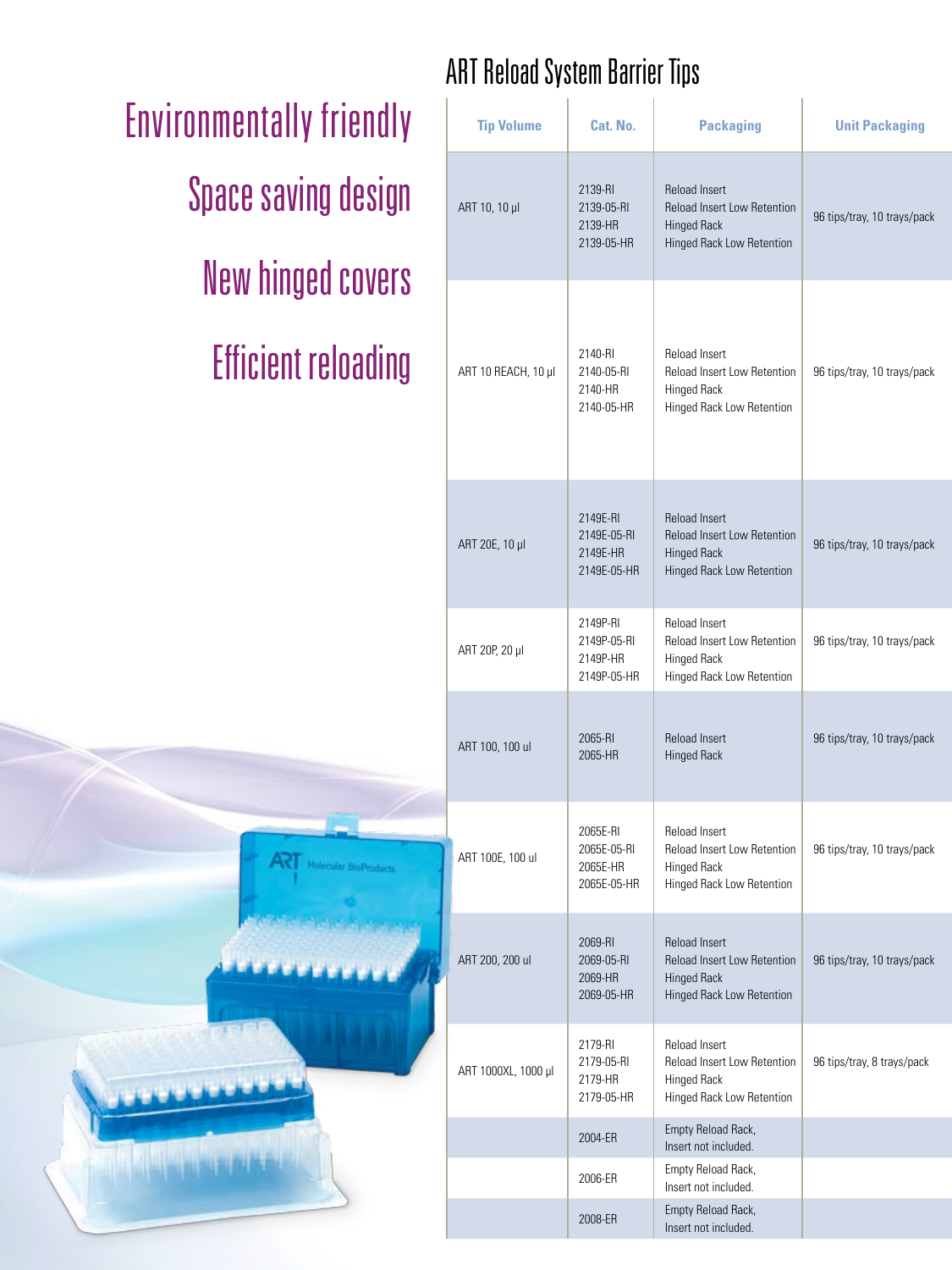| <b>Pipette Compatibility</b><br>(Description)                                                                                                                                                                                                                                                                | <b>Pipette Compatibility</b><br>(Volume)                                                                                                                                             | <b>Description</b>                                                           |  |
|--------------------------------------------------------------------------------------------------------------------------------------------------------------------------------------------------------------------------------------------------------------------------------------------------------------|--------------------------------------------------------------------------------------------------------------------------------------------------------------------------------------|------------------------------------------------------------------------------|--|
| Pipetman P-2<br>Pipetman P-10<br>Nichiryo/BenchMate<br><b>Biohit Electronic</b><br><b>Biohit Variable/Multichannel</b><br>Finnpipette 4500 Digital<br>Finnpipette 4500 Digital (Micro)                                                                                                                       | $0.1-2$ $\mu$<br>$0.5 - 10$ µl<br>$0.5 - 10$ µl<br>$0.2 - 10$ µl<br>$0.5 - 10$ µl<br>$0.2 - 2$ $\mu$<br>$0.5 - 10$ µl                                                                | ART 10, 10 µl Pipette Tip w/ART Barrier MicroPoint™ Design, Pre-sterilized   |  |
| Pipetman P-2<br>Pipetman P-10<br>Nichiryo/BenchMate<br>Ranin EDP-Series 10<br>Biohit Variable/Multichannel<br>Finnpipette 4500 Digital<br>Finnpipette 4500 Digital (Micro)<br><b>Biohit Electronic</b><br>Biohit Variable/Multichannel<br>Eppendorf 2000/4910 (Reference)<br>Eppendorf 2100/4900 (Reference) | $0.1-2$ $\mu$<br>$0.5 - 10$ µ<br>$0.5 - 10$ µl<br>$0.5 - 10$ µ<br>$0.5 - 10$ µ<br>$0.2-2$ µl<br>$0.5 - 10$ µ<br>$0.2 - 10$ $\mu$<br>$0.5 - 10$ µl<br>$0.1 - 2.5$ µ<br>$0.1 - 2.5$ µl | ART 10 REACH, 10 µl Extended Length Tip w/ART Barrier, Pre-sterilized        |  |
| Eppendorf 2000/4910 (Reference)<br>Eppendorf 2100/4900 (Reference)<br>Eppendorf 4810 (Autoclavable)<br>Brinkman Transferpette Multichannel<br>Nichiryo/BenchMate<br>Socorex/Wheaton 822 Series<br>Socorex/Wheaton 822 Series                                                                                 | $0.1 - 2.5$ µl<br>$0.1 - 2.5$ µl<br>$0.5 - 10$ µl<br>$0.5 - 10$ µl<br>$0.5 - 10$ $\mu$<br>$0.4-2$ $\mu$<br>$1-10$ µ                                                                  | ART 20E, 10 µl Ultra-Micro Tip, Pre-sterilized                               |  |
| Pipetman P-20<br>Socorex/Wheaton 822 Series<br>Ranin EDP-Series 25<br>and compatible pipettes                                                                                                                                                                                                                | $2-20$ µ<br>$2-20$ µ<br>$2.5 - 25$ µl                                                                                                                                                | ART 20P, 20 µl Pipette Tip w/ART Barrier, Pre-sterilized                     |  |
| Finnpipette 4027/4500 Digital<br>Finnpipette Multichannel<br>Nichiryo/BenchMate Multichannel<br>Nichiryo/BenchMate<br>Ranin EDP-Series 100<br>Socorex/Wheaton 822 Series                                                                                                                                     | $5-40$ µl<br>$5-50$ µ<br>$5-50$ $\mu$<br>$10-50$ µl<br>10-100 µl<br>$10-100$ µl                                                                                                      | ART 100, 100 µl Pipette Tip w/ART Barrier, Pre-sterilized                    |  |
| Pipetman P-100<br>Eppendorf 4810 (Autoclavable)<br>Eppendorf 2000/4910 (Reference)<br>Eppendorf 2100/4900 (Reference)<br>Ranin EDP-Series 100<br>and compatible pipettes                                                                                                                                     | $10-100$ µ<br>$10-100$ µl<br>10-100 µl<br>10-100 µl<br>10-100 µl                                                                                                                     | ART 100E, 100 µl Pipette Tip w/ART Barrier MicroPoint Design, Pre-sterilized |  |
| Pipetman P-200<br>Eppendorf 4027/4500 Digital<br>Eppendorf 2000/4910 (Reference)<br>Eppendorf 2100/4900 (Reference)<br>Nichiryo/BenchMate Multichannel<br>Nichiryo/BenchMate                                                                                                                                 | 50-200 µl<br>40-200 µl<br>$50 - 200$ $\mu$<br>20-200 µl<br>40-200 µl<br>20-200 µl                                                                                                    | ART 200, 200 µl Pipette Tip w/ART Barrier, Pre-sterilized                    |  |
| Thermo Scientific Finnpipette Digital<br>Thermo Scientific Finnpipette Digital<br><b>Biohit mLINE</b><br>Epprndorf Research PhysioCare<br>Gilson Pipetman                                                                                                                                                    | 100-1000 µl<br>200-1000 µl<br>100-1000 µl<br>100-1000 µl<br>100-1000 µl                                                                                                              | ART 1000 XL, 1000 µl Pipette Tip w/ART Barrier, Pre-sterilized               |  |
|                                                                                                                                                                                                                                                                                                              |                                                                                                                                                                                      | ART Empty Hinged Racks, Small, Pre-sterilized                                |  |
|                                                                                                                                                                                                                                                                                                              |                                                                                                                                                                                      | ART Empty Hinged Racks, Medium, Pre-sterilized                               |  |
|                                                                                                                                                                                                                                                                                                              |                                                                                                                                                                                      | ART Empty Hinged Racks, Large, Pre-sterilized                                |  |